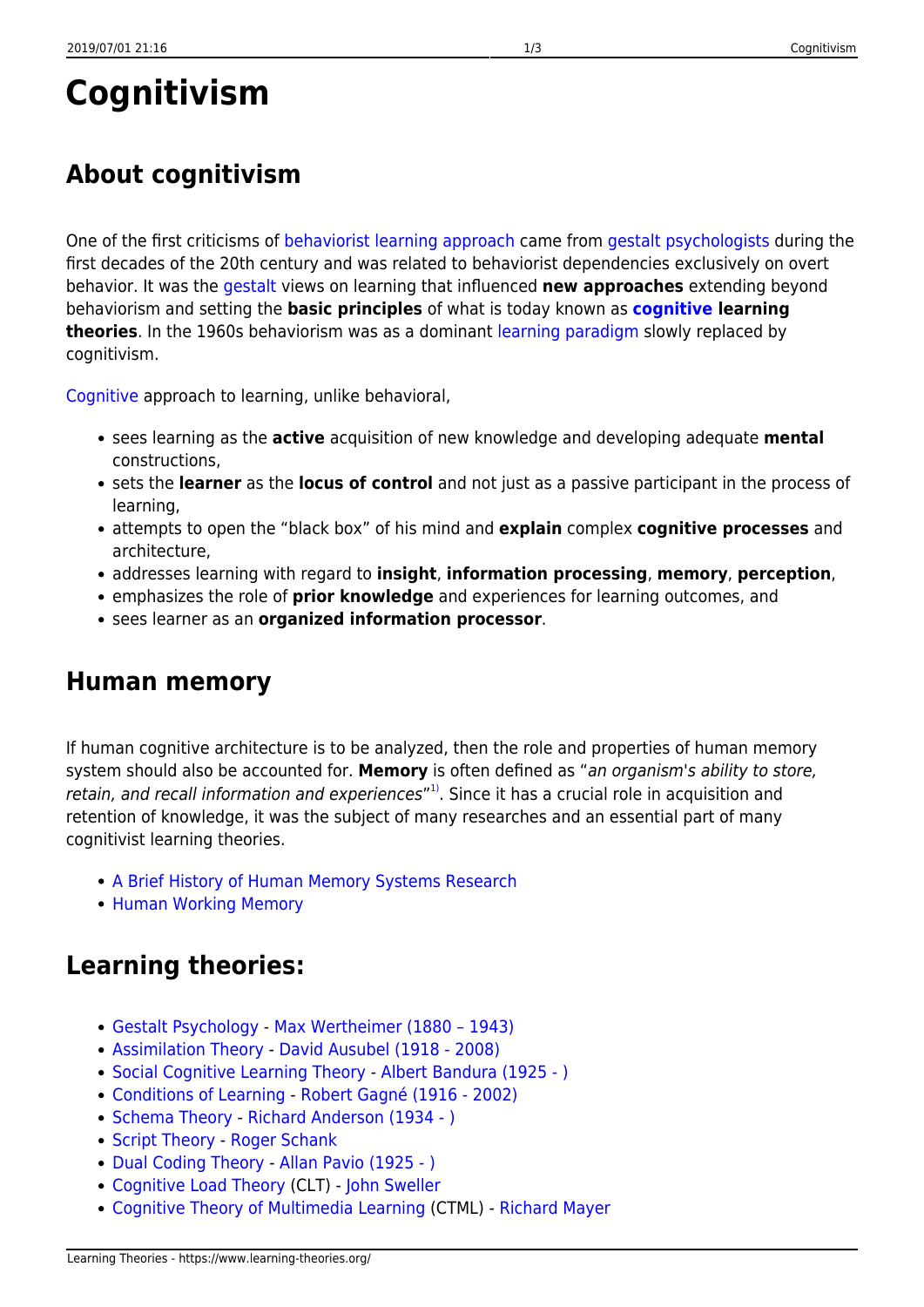## **Instructional design theories and learning models:**

- [Cone of Experience](https://www.learning-theories.org/doku.php?id=instructional_design:cone_of_experience)  [Edgar Dale \(1900 1985\)](http://en.wikipedia.org/wiki/Edgar_Dale)
- [Elaboration Theory](https://www.learning-theories.org/doku.php?id=instructional_design:elaboration_theory) - [Charles Reigeluth](http://www.indiana.edu/~syschang/decatur/bios/biographies.html)
- [Concept Mapping](https://www.learning-theories.org/doku.php?id=instructional_design:concept_mapping) [Joseph Novak](http://www.ihmc.us/groups/jnovak/)
- [Component Display Theory](https://www.learning-theories.org/doku.php?id=instructional_design:component_display_theory) [Dave Merrill](http://mdavidmerrill.com/index.htm)
- [Structural Learning Theory](https://www.learning-theories.org/doku.php?id=instructional_design:structural_learning) - [Joseph Scandura](http://www.scandura.com/)
- [Principles and effects](https://www.learning-theories.org/doku.php?id=research_results:principles_and_effects) of CLT and CTML (various researchers)

#### **Criticisms**

Since the beginning of its intensive development during the 1960s various critics of cognitivism have emerged, challenging its assumption that **mental functions can be compared to an information processing model**. Some authors like John Searle or Roger Penrose claim that computation, due to its inherent limitations, can never achieve the complexity and possibilities of human mental functions and therefore cannot be successfully used to describe them. Common examples for this are:

- **[Gödel's incompleteness theorems](http://www.miskatonic.org/godel.html)** which claim that "within any given branch of mathematics, there would always be some propositions that couldn't be proven either true or false using the rules and axioms… of that mathematical branch itself. You might be able to prove every conceivable statement about numbers within a system by going outside the system in order to come up with new rules and axioms, but by doing so you'll only create a larger system with its own unprovable statements."<sup>[2\)](#page--1-0)</sup>. Oversimplified, this means computers will never be capable of human-like cognition since they are limited to a limited set of axioms. The information-processing model should therefore have a limited application in case of humans. [Kurt Gödel](http://kgs.logic.at/index.php?id=23) proved his two theorems of incompleteness in 1931.
- **[Turing's halting problem](http://www.scientificamerican.com/article.cfm?id=why-is-turings-halting-pr)** which claims that given a description of a program, it is impossible to decide whether the program finishes running or continues to run forever for any given program input. This theorem proven by [Alan Turing](http://www.alanturing.net/) in 1936 shows how some things are naturally non-computable.

During the 1970s [humanism](https://www.learning-theories.org/doku.php?id=learning_paradigms:humanism) evolved as an opposing view to both behaviorism and cognitivism beginning with the **holistic approach**, belief in the power of an individual and view **learning as a way of fulfilling his potentials**.

## **Bibliography**

[Ashworth, Frank et al. : Learning Theories and Higher Education. Level 3, Issue 2, June 2004.](http://arrow.dit.ie/cgi/viewcontent.cgi?article=1003&context=engscheleart)

[Cognitivism at Learning Theories.](http://www.learning-theories.com/cognitivism.html) Retrieved February 21, 2011.

[Dabbagh, N. The Instructional Design Knowledge Base. George Mason University, Instructional](http://classweb.gmu.edu/ndabbagh/Resources/IDKB/models_theories.htm) [Technology Program.](http://classweb.gmu.edu/ndabbagh/Resources/IDKB/models_theories.htm) Retrieved March 8, 2011.